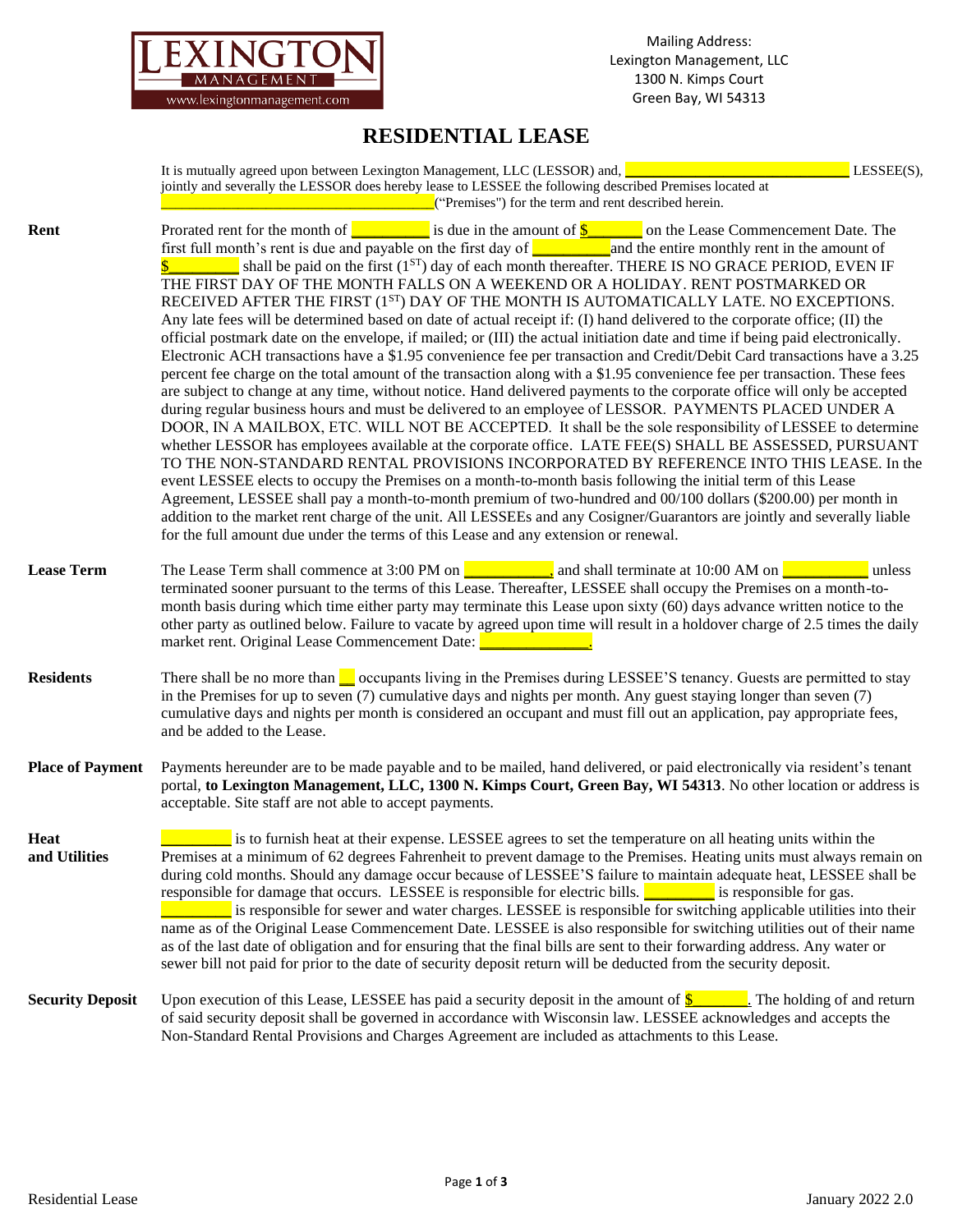

Mailing Address: Lexington Management, LLC 1300 N. Kimps Court Green Bay, WI 54313

| Notice of<br><b>Termination</b> | Notice of Termination is to be given at least 60 days prior to the last day of Lease Term. Such notice shall only be<br>effective for termination of tenancy on the last day of a calendar month, without exception. LESSEE'S notice may be<br>given electronically via Lexington Management, LLC's website or given in writing and mailed or hand delivered to<br>Lexington Management, LLC at the above referenced address. Notice must be postmarked, hand delivered, or initiated<br>electronically by the first day of the month. Any notice received between the 2 <sup>nd</sup> and the 31 <sup>st</sup> of the month will go into<br>effect the first day of the following month. If LESSEE fails to give proper notice, LESSEE will be held responsible for the<br>rent and utilities on the Premises until it is re-rented and income producing, in accordance with the Lease. LESSEE<br>understands that if notice is given in the midst of the Lease Term, LESSEE is still responsible for the rent and utilities on<br>the Premises until it is re-rented and income producing or until the end of the Lease Term, whichever occurs first. |
|---------------------------------|---------------------------------------------------------------------------------------------------------------------------------------------------------------------------------------------------------------------------------------------------------------------------------------------------------------------------------------------------------------------------------------------------------------------------------------------------------------------------------------------------------------------------------------------------------------------------------------------------------------------------------------------------------------------------------------------------------------------------------------------------------------------------------------------------------------------------------------------------------------------------------------------------------------------------------------------------------------------------------------------------------------------------------------------------------------------------------------------------------------------------------------------------------|
| <b>Subleasing</b>               | LESSEE shall have no right to sublease any portion of the Premises during the lease term, without LESSOR's advance<br>written consent. Subleasing shall include any agreement or posting whereby LESSEE charges or intends to charge a third-<br>party for the use of the Premises, including, without limitation, Airbnb, VRBO, Marketplace, etc. Any violation of this<br>provision shall result in a default under the Lease and a fine of \$500.00 per occurrence, per day of breach.                                                                                                                                                                                                                                                                                                                                                                                                                                                                                                                                                                                                                                                               |
| <b>Breach of Lease</b>          | In the event that LESSEE violates any of the terms of this Lease, LESSEE may be evicted pursuant to Wisconsin law,<br>without limiting the liability of LESSEE for rent due or to become due under this Lease. In the event that LESSEE is<br>evicted, or otherwise leaves the Premises prior to the expiration of this Lease, LESSEE will remain liable for all rent<br>payments through the end of the Lease Term or until re-rented and income producing, as well as any advertising costs, re-<br>rent fees (which include special concessions given to the new resident as long as it does not exceed the amount of 1<br>month's rent), and utilities that would have otherwise been the responsibility of the LESSEE had they occupied the unit.                                                                                                                                                                                                                                                                                                                                                                                                  |
| <b>Waiver</b>                   | In the event either party defaults on the terms of this Lease or the other party fails to act on account of that default, the<br>failure to act (waiver) shall relate only to the specific act of default. One or more such failures to act (waivers) by either<br>party shall not constitute an amendment of this Lease or indicate that later defaults shall result in a similar failure to act<br>(waiver).                                                                                                                                                                                                                                                                                                                                                                                                                                                                                                                                                                                                                                                                                                                                          |
| Move-In<br><b>Inspection</b>    | It is understood that on or about the Original Lease Commencement Date LESSEE will receive a move-in inspection<br>form. This form is to be completed and returned to the LESSOR no more than 7 days from the Original Lease<br>Commencement Date or date of key pick up. If not returned within the 7-day period allowed both LESSEE and LESSOR<br>agree that the LESSEE received the unit in good repair. LESSEE has the right to make a written request to LESSOR for a<br>list of physical damages and defects, if any, charged to the previous LESSEE's security deposit. Not withstanding the<br>forgoing this section shall not be applicable to any renewal Lease, only the original, first Lease.                                                                                                                                                                                                                                                                                                                                                                                                                                              |
| Move-out<br><b>Inspection</b>   | LESSOR requires all LESSEE's at the time of move-out to do a final move out inspection no later than 10:00 AM on<br>the last day of Lease or the date listed on your notice to vacate. LESSEE shall provide LESSOR with forwarding address<br>following move-out inspection. LESSEE shall turn over all keys and garage remotes to LESSOR following inspection.                                                                                                                                                                                                                                                                                                                                                                                                                                                                                                                                                                                                                                                                                                                                                                                         |
| LESSEE's<br><b>Property</b>     | LESSEE is completely responsible for insuring LESSEE's personal property and expressly waives any claims against<br>LESSOR for loss or damage there to by reason of fire, theft, act of God, or other causes, other than LESSOR'S negligent<br>acts or omissions.                                                                                                                                                                                                                                                                                                                                                                                                                                                                                                                                                                                                                                                                                                                                                                                                                                                                                       |
| LESSEE's<br><b>Duties</b>       | LESSEE agrees to assume the following duties 1) To comply with the terms of this Lease and all Rules and Regulations<br>of LESSOR; 2) To notify LESSOR (not a tradesman working for LESSOR) of needed repairs and to do so in writing; 3)<br>To allow LESSOR/service personnel to enter Premises at reasonable times and with reasonable notice to inspect, repair,<br>improve, show or comply with applicable laws or regulations. LESSOR may enter without notice upon consent or request<br>of LESSEE for maintenance service or when a health or safety issue or repair emergency exists; 4) To use the Premises<br>only for lawful residential purposes; 5) To obey all lawful orders, rules, and regulations of all government agencies; 6)<br>LESSEE is liable for any property damage, waste or neglect caused by the negligence or improper use of Premises or the<br>building or development in which they are located by LESSEE or LESSEE'S guests and invitees.                                                                                                                                                                             |
| <b>Pets</b>                     | Unless otherwise set forth herein, pets are not allowed including visiting pets. If you are a resident of Urban Edge and<br>Madiera - one dog is permitted in the Premises. For residents of Aria, one dog is permitted in the Cabeletta and Cadenza<br>floor plans of the Premises only, and for residents of Asterion and Bridgewater, one dog is permitted in the townhome and<br>lower style units of the Premises only. If a pet is approved, a signed Pet Agreement, paid pet deposit, and paid one-time                                                                                                                                                                                                                                                                                                                                                                                                                                                                                                                                                                                                                                          |

pet facility fee must be completed prior to the pet being on the Premises. Breed & weight restrictions shall apply.